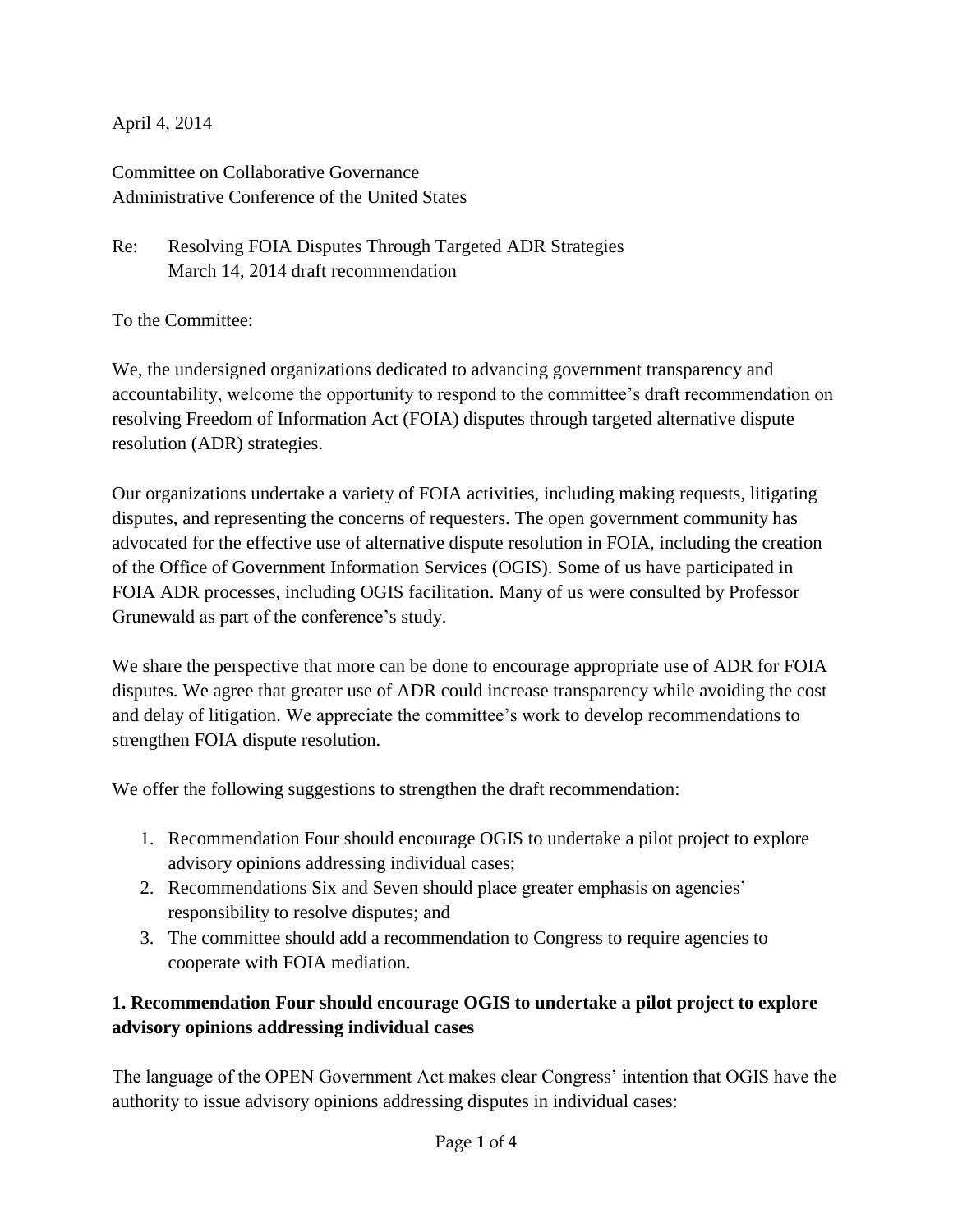The Office of Government Information Services shall offer mediation services to resolve disputes between persons making requests under this section and administrative agencies as a non-exclusive alternative to litigation and, at the discretion of the Office, *may issue advisory opinions if mediation has not resolved the dispute.* (emphasis added)<sup>1</sup>

However, in its current form, Recommendation Four would discourage OGIS from doing precisely what Congress authorized it to do, on the speculation "taking a position on an issue [in a particular case] may undercut its ability to act as a neutral mediator." We question this logic and note that it is purely hypothetical because the office, to date, has not issued any such advisory opinions. Furthermore, OGIS already does take positions on issues, including in its case closing letters and its recommendations to agencies and Congress, apparently without imperiling its capacity to resolve disputes.

Even if it were the case that issuing advisory opinions would "undercut [OGIS'] ability to act as a neutral mediator," there may be countervailing benefits. We note the project consultant's report, which comments that "though public advisory opinions can complicate constituency relations, they can, over time, also build credibility for the ombuds as a voice in the developing and refining [of] FOIA policy."<sup>2</sup>

The Administrative Conference has undertaken this project to "identify[] those areas where the capabilities and resources of [OGIS] … could be directed most effectively." Clearly, both risks and rewards could potentially arise from OGIS issuing, as Congress intended, advisory opinions addressing individual cases. In order to increase understanding of those potential costs and benefits, the conference should recommend that OGIS undertake a pilot project to issue some advisory opinions and evaluate the response.

### *Suggested alternative language for Recommendation Four:*

4. In appropriate situations, OGIS should make use of its statutory, discretionary authority to issue advisory opinions. In order to evaluate the potential costs and benefits of exercising this authority, OGIS should undertake a pilot project to issue advisory opinions in selected cases where mediation has not resolved the dispute. Factors such as potential breadth of application and frequency of occurrence of an issue, along with consideration of caseload manageability, should be among the primary, though not the exclusive, determinants for OGIS in deciding whether or not to initiate the advisory opinion process.

 $\frac{1}{1}$  5 U.S.C. § 552(h)(3).

 $2^2$  Consultant's draft report at 65.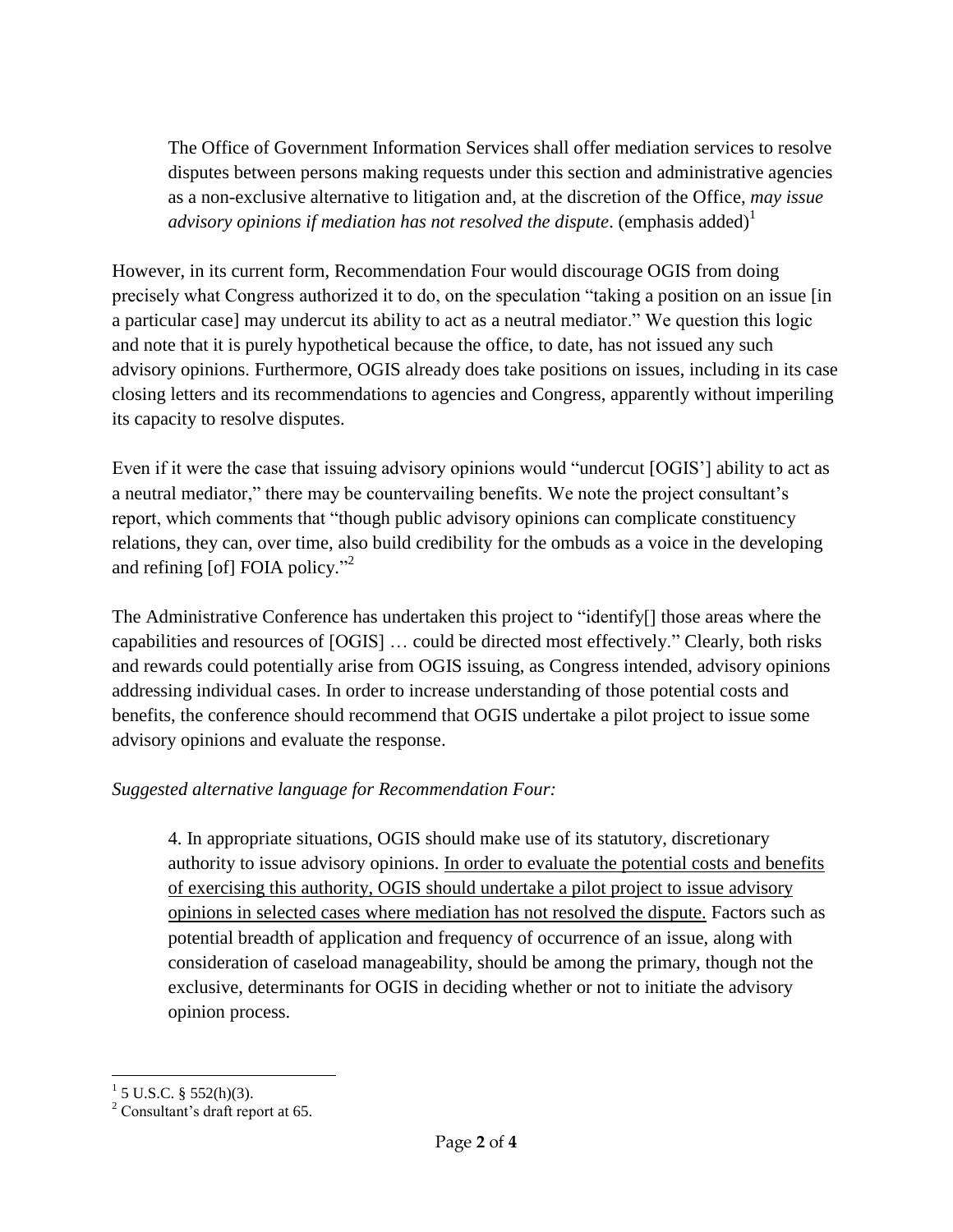# **2. Recommendations Six and Seven should place greater emphasis on agencies' responsibility to resolve disputes**

We believe agencies should recognize the significant potential value of ADR, including OGIS mediation. President Obama's FOIA memorandum directed agencies to act "in a spirit of cooperation, recognizing that such agencies are servants of the public."<sup>3</sup> Embracing ADR as a means to assist requesters without the need to resort to litigation should be part of that "spirit of cooperation."

The current draft of Recommendations Six and Seven encourages agencies to more widely advertise the availability of dispute resolution services. However, the recommendations could go farther. The conference should recommend agencies seek to resolve FOIA disputes to the greatest extent possible, including through their FOIA Public Liaisons and OGIS. Additionally, the conference should recommend that agencies take additional actions to make requesters aware of the dispute resolution services available from OGIS.

#### *Suggested alternative language for Recommendations Six and Seven:*

6. All agencies, acting in a spirit of cooperation, should seek to resolve FOIA disputes to the greatest extent possible, including through their FOIA Public Liaisons and OGIS mediation or facilitation services. All agencies, through their FOIA Public Liaisons under the direction of their Chief FOIA Officers, should seek OGIS mediation or facilitation services at any stage in the processing of a request when it appears to the agency that OGIS engagement may aid in the resolution of a request.

7. All agencies, in any appeal determination letter in which a request is denied in whole or in part, should notify the requester of availability of OGIS mediation or facilitation services as a non-exclusive alternative to litigation. Agency websites and FOIA regulations should call attention to the dispute resolution services available from OGIS.

### **3. The committee should add a recommendation to Congress to require agencies to cooperate with FOIA mediation**

As the draft recommendation notes, "the statute does not place any duty on the agency to participate in the OGIS mediation process."<sup>4</sup> We believe that this lapse limits the effectiveness of the OGIS dispute resolution process. Under current law, a recalcitrant agency that ignores a

<sup>&</sup>lt;sup>3</sup> [http://www.whitehouse.gov/the\\_press\\_office/FreedomofInformationAct](http://www.whitehouse.gov/the_press_office/FreedomofInformationAct)

<sup>4</sup> Draft recommendation at 4.